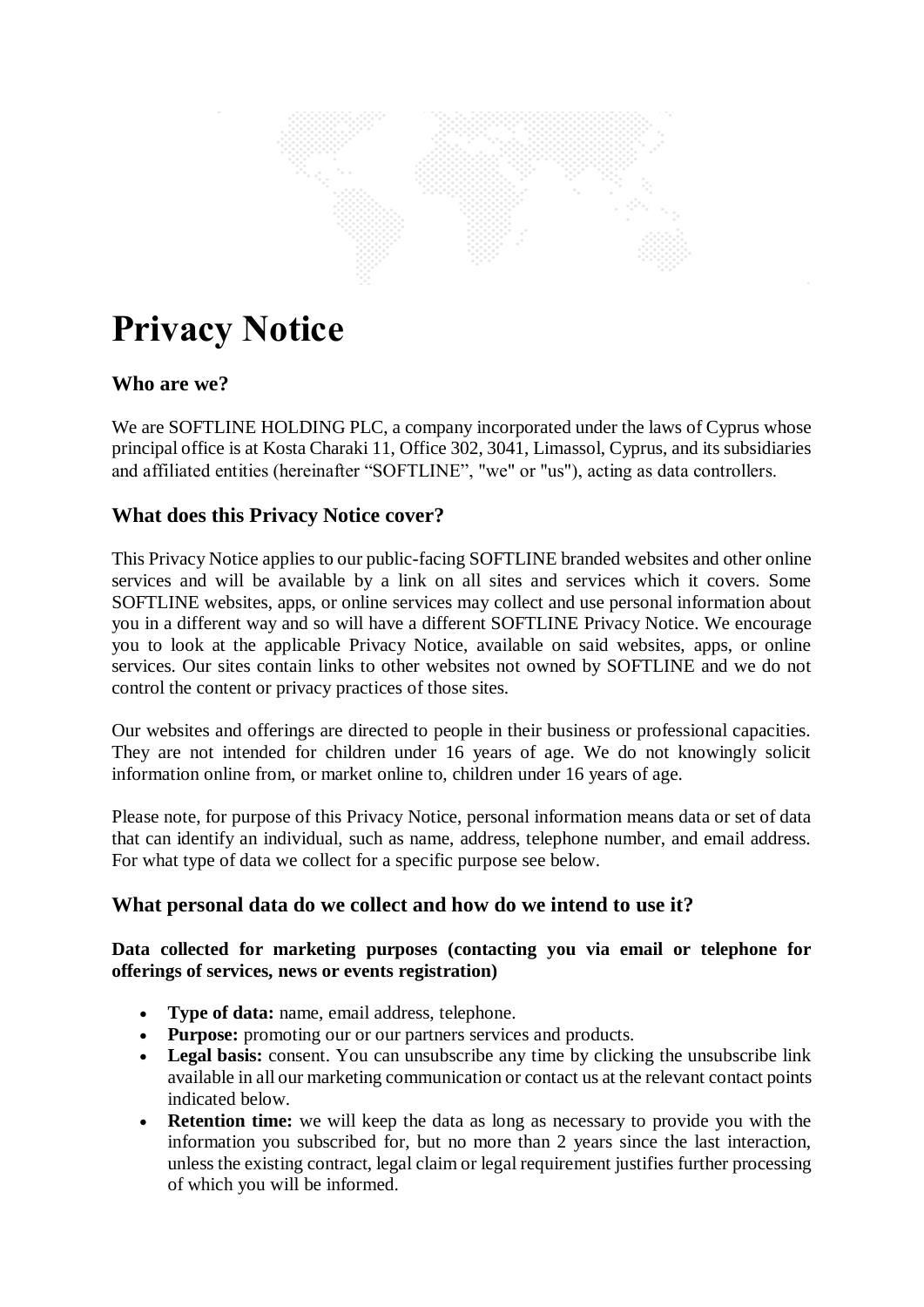- **Source of data:** the data is provided by you directly through the subscription for our newsletter.
- **Requirement to provide data and consequences of not providing:** the fields are necessary for subscription, not providing such data will result in failure to register for the newsletter.

## **Data collected through webforms for events registration**

- **Type of data:** business contact details that might include name, email address, telephone number, company, role, industry.
- **Purpose:** to register you for the specific event and provide you with the needed information to attend said event.
- **Legal basis:** the legal basis may differ depending on local laws applicable, but generally we consider that our legitimate interests justify the processing unless and until you ask us to provide specific services or products, in which case existing or intended contract provides a legal basis; we find such interests to be justified considering that the data is limited to what is usually shared by the people acting in their business or professional capacities.
- **Retention time:** we will keep the data as long as necessary to fulfil the purpose pursued but no more than 2 years since the last event registration.
- **Source of data:** the data is provided by you directly by filling in the webform.
- **Requirement to provide data and consequences of not providing:** some fields are marked necessary in our webforms in order to submit such forms; not providing such data will result in the inability to submit a form and register for the event.

#### **Data collected and when you contact us directly via email, telephone or post:**

- **Type of data:** depending on the content and channel of your communication to us, this includes business contact details, content of your communication.
- **Purpose:** to provide you with requested information and respond to your queries.
- **Legal basis:** the legal basis may differ depending on local laws applicable, but generally we consider that our legitimate interests justify the processing unless and until you ask us to provide specific services or products, in which case existing or intended contract provides a legal basis; we find such interests to be justified considering that the data is limited to what is usually shared by the people acting in their business or professional capacities and we provide easy opt-out (we will only refuse deleting your data if we have a compelling legal justification to keep them).
- **Retention time:** we will keep the data as long as necessary to fulfil the purpose pursued but no more than 2 years since the last interaction, unless the existing contract, legal claim or legal requirement justifies further processing of which you will be informed (data will be reviewed annually and data which is not relevant will be deleted). Notwithstanding the other provisions we may retain your personal data where such retention is necessary for compliance with a legal obligation to which we are subject, or in order to protect your vital interests or the vital interests of another natural person.
- **Source of data:** the data is provided by you directly, through interactions with our company and websites, and from publicly available sources of business-related information.
- **Requirement to provide data and consequences of not providing:** not providing such data will result in no ability to obtain required information.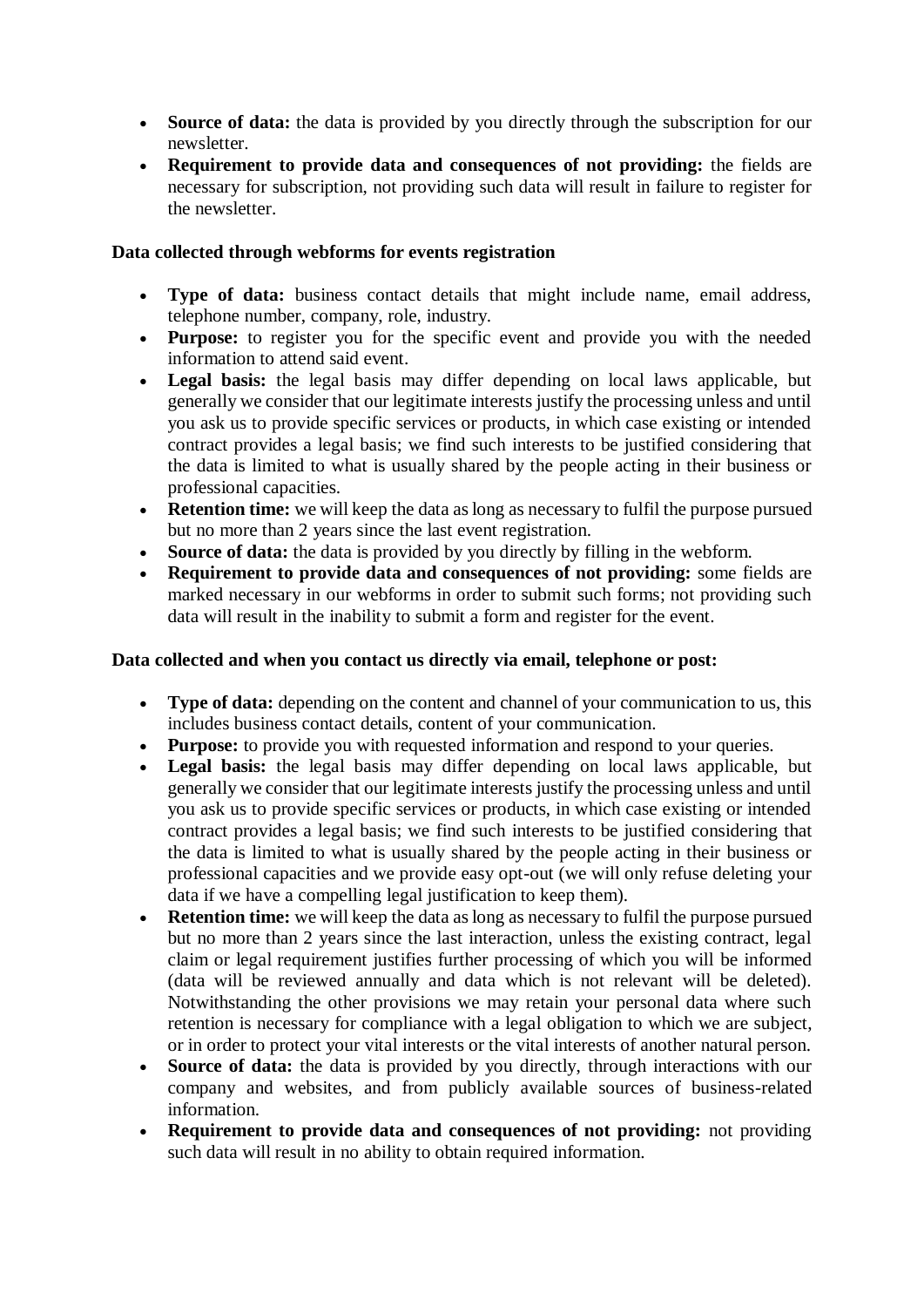**Data collected through cookies and similar technologies** (for more details please visit our [Cookie Policy\)](https://softline.com/cookie-policy) *– upon visiting our website you will be provided with a customized cookie consent tool to make such choices as might be applicable*:

- **Type of data:** IP address and related information such as location and internet provider, browser and content type, version and settings, viewed content and activities.
- **Purpose:** maintaining our websites, general statistics and measurement of effectiveness of our websites and marketing techniques, marketing.
- **Legal basis:** the legal basis may differ depending on local laws applicable, but generally we consider that our legitimate interests justify the processing for necessary cookies and consent for all the other ones. We find the legitimate interest to be justified considering that the data is necessary for making the website functional (our website does not offer any content directed to individual consumers as well as any content which might be used for any inferences about your private life habits or interests), and limit the retention of data.
- **Retention time:** for details of expiration of cookies/similar technologies please visit our [Cookie Policy.](https://softline.com/cookie-policy)
- **Source of data:** data is obtained automatically through your use of the website and from external parties such as Google Analytics.
- **Requirement to provide data and consequences of not providing:** you are not required to provide any data yourself.

## **Data collected for KYC purposes**

- **Data subject categories:** Beneficial Owners, Key Controllers, Directors, and Related Partiesof companies purchasing goods and/or services from the controller;
- **Type of data:** full name, citizenship, date of birth, manner of control over the controller's client;
- **Purpose:** know your client due diligence process;
- **Legal basis:** the legal basis may differ depending on local laws applicable, but generally we consider that we have a legal obligation to conduct this diligence process (Anti-money laundering, and counter terrorist financing, trade sanctions);
- **Retention time:** we will keep the data as long as necessary to fulfil the purpose pursued unless an ongoing legal claim, legal requirement or applicable rule – including but not limited to the applicable statute of limitations – justifies an additional retention time.
- **Source of data:** We compile information from publicly available sources. These sources are in the public domain and are reasonably accessible or available to us, such as public websites, regulatory websites, open government databases, exchanges, and public registries.

## **Data collected for concluding and executing contracts for the sale of goods or services**

- Data subject categories: representatives and employees of companies purchasing goods and/or services from the controller. Natural persons purchasing goods and/or services from the controller.
- **Type of data:** Full name, email address, delivery address, phone number. Additionally for companies: company name, VAT n°. During the execution of an order, the following data may be processed: clickstream, Data on payment methods, identifiers of payment transactions, methods and terms of payment, IP address;
- **Purpose:** concluding and executing contracts for the sale of goods or services;
- **Legal basis:** performance of a contract;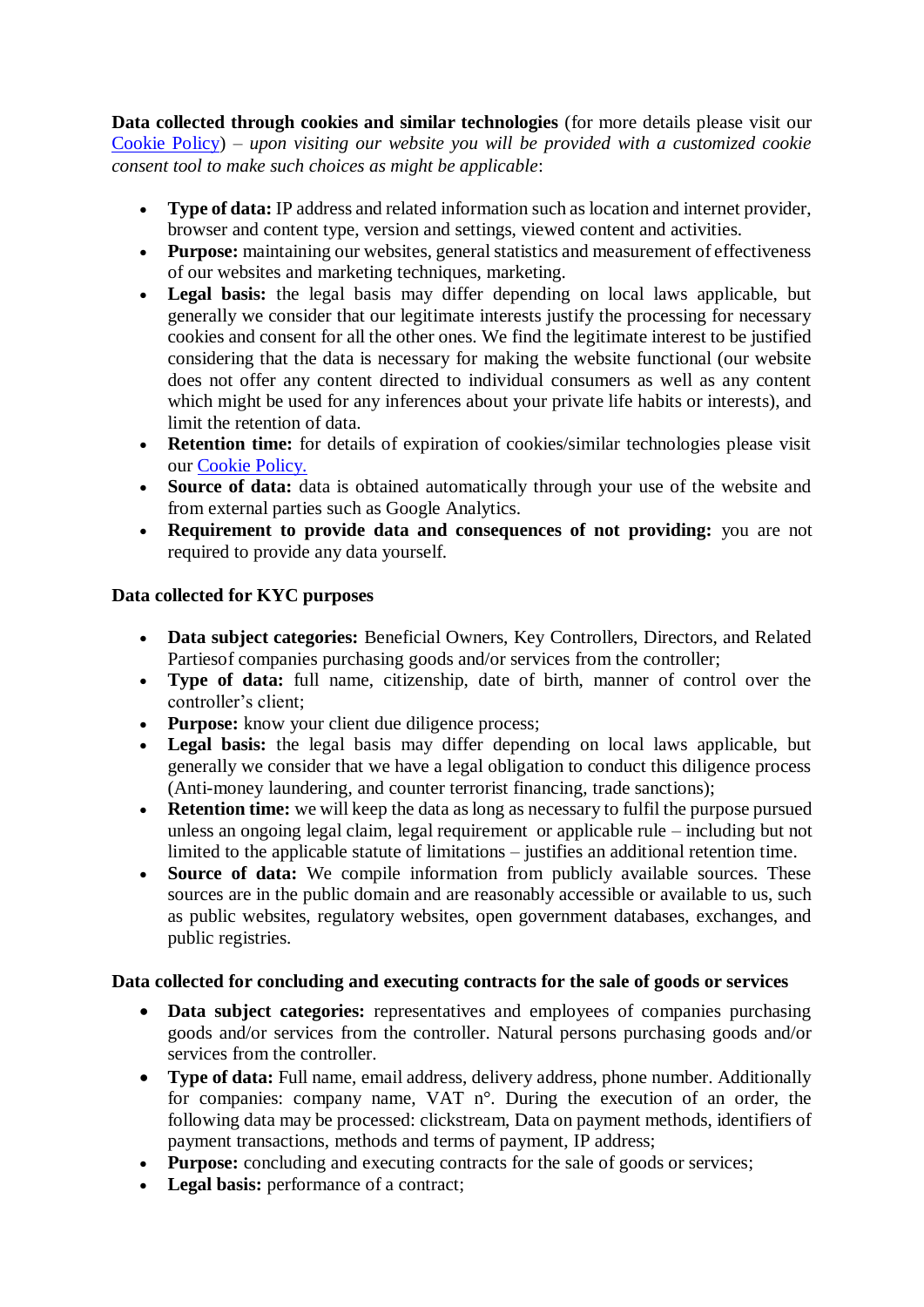- **Retention time:** we will keep the data until the termination of the contract, plus the applicable statute of limitations. Full name, address, identifiers of payment transactions information will be kept to comply with the applicable financial and accounting records legislation;
- **Source of data:** the data is provided by you directly;
- **Requirement to provide data and consequences of not providing:** all information requested is necessary for the conclusion and execution of the contract. Not providing such data will result in failure to conclude and execute said contract;
- **Additional purpose:** the data will be used for statistical purposes in order to better understand our customers and deliver high quality of services and goods.

#### **Data collected for customer support**

- **Data subject categories:** employees of companies that require support, purchasing goods and/or services from the controller. Natural persons purchasing goods and/or services from the controller;
- **Type of data:** Full name, email address, phone number, recording of communication, company name;
- **Purpose:** customer support for ongoing contracts;
- **Legal basis:** performance of a contract;
- **Retention time:** we will keep the data until the termination of the contract, plus the applicable statute of limitations. The recordings of calls will be retained for a maximum period of one year unless the existing contract, a legal claim or legal requirement or applicable rule -other than the statute of limitations- justifies further processing.
- **Source of data:** the data is provided by you directly;
- **Requirement to provide data and consequences of not providing:** Allrequested data is necessary for the customer support service. Not providing such data will result in failure to provide said support;
- **Additional purpose:** the data will be used for statistical purposes in order to better understand our customers and deliver high quality of services and goods.

#### **With whom we share your data?**

We disclose your information to SOFTLINE employees from the relevant teams, companies processing the data on our behalf (hosting providers, mail system provider, organizations providing maintenance services; entities providing services in the field of tax and legal services, subcontractors performing customer service and logistics tasks, providers of statistical, advertising and analytical services, payment service providers, independent third parties when this is necessary (auditors, lawyers, inspection agencies) or based on your choices and actions (as when you ask us to send you a shipment or letter using a third-party provider). Depending on applicable local laws you may obtain from us further information about specific entities having access to the data. Your data will be transferred to third countries and any subsequent transfers will follow applicable local and regional laws. For data transferred outside of EU/EEA, SOFTLINE also implements EU Standard Contractual Clauses (more information about such clauses is available [here\)](https://ec.europa.eu/info/law/law-topic/data-protection/international-dimension-data-protection/standard-contractual-clauses-scc_en) to ensure similar level of protection as in EU/EEA. For data transferred outside of Serbia, SOFTLINE also implements Standard Contractual Clauses (more information about such clauses is available only in Serbian [here\)](https://www.poverenik.rs/images/stories/dokumentacija-nova/podzakonski-akti/Klauzulelat.docx). For data transferred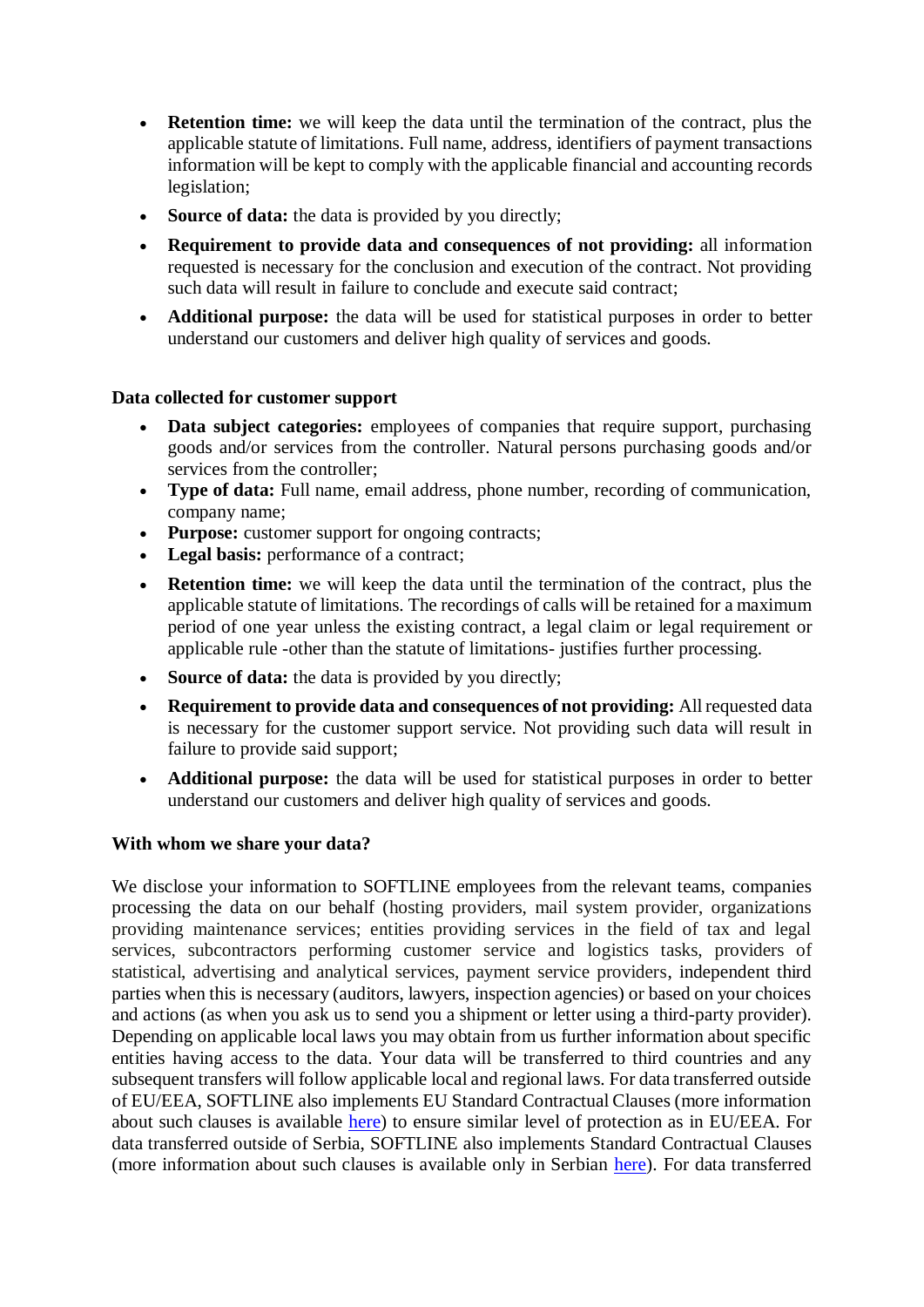outside of UK, SOFTLINE also implements Standard Contractual Clauses (more information about such clauses is available [here\)](https://ico.org.uk/media/for-organisations/documents/2620100/uk-sccs-c-p-202107.docx). For data transferred outside of Argentina, SOFTLINE also implements Standard Contractual Clauses (more information about such clauses is available only in Spanish [here\)](http://servicios.infoleg.gob.ar/infolegInternet/anexos/265000-269999/267922/norma.htm).

We may disclose your personal data where such disclosure is necessary for compliance with a legal obligation to which we are subject, or in order to protect your vital interests or the vital interests of another natural person. We may also disclose your personal data where such disclosure is necessary for the establishment, exercise, or defence of legal claim, whether in court proceedings or in an administrative or out-of-court procedure.

## **What are your rights?**

- Right to withdraw your consent: You can unsubscribe any time by clicking the unsubscribe link available in all our marketing communication, change your preferences on the cookie consent tool or contact us at the relevant contact points indicated below.
- Right to information and transparency: You have the right to be informed on the manner in which we process your personal data.
- Right to access You have the right to know what if any of your data we process and obtain a copy of it in most cases.
- $\bullet$  Right to rectification You have the right to request us to rectify or complete your data, as the case may be, on the basis of an additional statement.
- Right to restrict the processing  $-$  You can request us to restrict the processing of your personal data in certain cases.
- Right to erasure ("right to be forgotten") You have the right to request and obtain the erasure of your personal data in some cases.
- Right to data portability  $-$  In certain cases you have the right to receive the personal data that you have provided us in a structured, commonly used and machine readable format or to request we transfer it to another controller.
- Right to oppose the processing/ Right to oppose the processing in direct marketing purposes: We shall not make decisions about data subjects based solely on automated processing.
- Right to launch a complaint with the competent data protection authority. Depending on your location the contact data of the competent data protection authority might differ. You ca find a comprehensive list of competent data protection authorities [here.](https://www.cnil.fr/en/data-protection-around-the-world)

You may exercise any of your rights in relation to your personal data by written notice to us, using contact details set out below.

## **How do we safeguard your personal data?**

We use a range of security measures to protect your personal information, which based on the specific data we process and the risk that the processing activity might pose to your rights and freedoms, might be"

- Measures for ensuring ongoing confidentiality, integrity, availability and resilience of processing systems and services.
- Measures for ensuring the ability to restore the availability and access to personal data in a timely manner in the event of a physical or technical incident.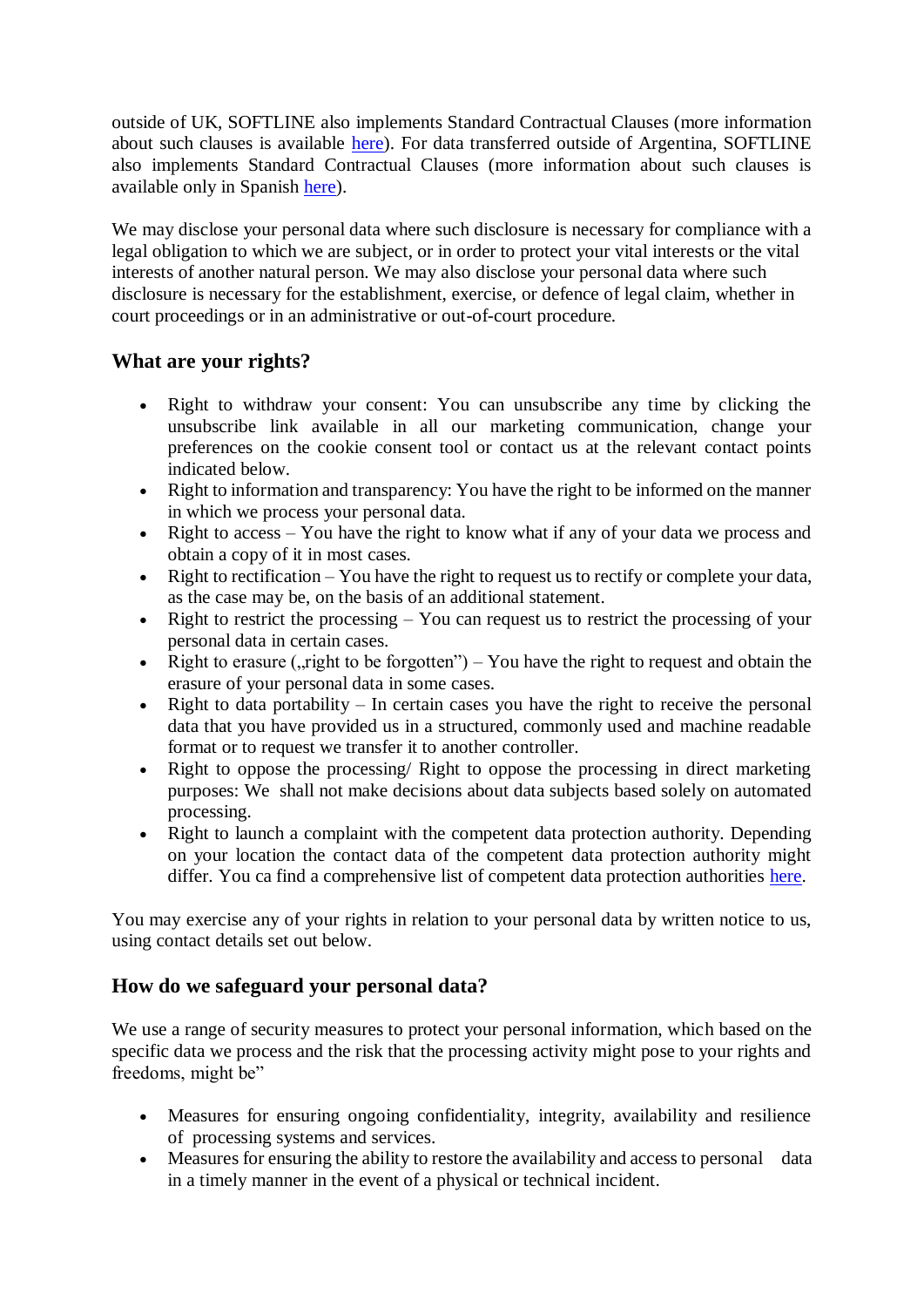- Processes for regularly testing, assessing and evaluating the effectiveness of technical and organisational measures in order to ensure the security of the processing.
- Measures for user identification and authorisation.
- Measures for the protection of data during transmission Measures for the protection of data during storage.
- Pseudonymisation and/or encryption of personal data.
- Measures for ensuring physical security of locations at which personal data are processed.
- Measures for ensuring events logging.
- Measures for ensuring system configuration, including default configuration.
- Measures for internal IT and IT security governance and management.
- Measures for certification/assurance of processes and products.
- Measures for ensuring data minimisation.
- Measures for ensuring data quality.
- Measures for ensuring limited data retention.
- Measures for ensuring accountability.
- Measures for early detection, management and recovery for incidents.

## **How can you contact us?**

| <b>Subject</b>                                                                                                                                                   | <b>Email</b>                      | <b>Address</b>                                                                                                                            |
|------------------------------------------------------------------------------------------------------------------------------------------------------------------|-----------------------------------|-------------------------------------------------------------------------------------------------------------------------------------------|
| For personal information collected from<br>individuals INSIDE Europe and<br>MENA, written inquiries to the data<br>protection responsible may be<br>addressed to | Dataprotection.emea@softline.com  | London<br>26-28 Hammersmith<br>Grove, London W6 7HA,<br><b>UK</b>                                                                         |
| For personal information collected from<br>individuals INSIDE LATAM, written<br>inquiries to the data protection<br>responsible may be addressed to:             | Dataprotection.LATAM@softline.com | <b>Buenos Aires</b><br>Maipú 939, Ciudad<br>Autónoma de Buenos<br>Aires, Argentina, C1006                                                 |
| For personal information collected from<br>individuals INSIDE INDIA, written<br>inquiries to the data protection<br>responsible may be addressed to              | Dataprotection.india@softline.com | <b>New Delhi (Gurugram)</b><br>Unit No -515, 5th Floor,<br>MGF Metropolis Mall, MG<br>Road, Gurugram<br>(Gurgaon), 122002, India          |
| For personal information collected from<br>individuals INSIDE APAC, written<br>inquiries to the data protection<br>responsible may be addressed to:              | Dataprotection.APAC@softline.com  | Ho Chi Minh City<br>Viet Dragon Tower, 7th<br>Floor, 141 Nguyen Du<br>Street, Ben Thanh Ward,<br>District 1, Ho Chi Minh<br>City, Vietnam |
| For personal information collected from<br>individuals INSIDE CIS, written<br>inquiries to the data protection<br>responsible may be addressed to                | Dataprotection.CIS@softline.com   | Derbenevskaya emb. 7,<br>Building 8, Business<br>Quarters "Novospassky",<br>Moscow, Russia, 115114                                        |

If you have an unresolved privacy or data use concern that we have not addressed satisfactorily, please report it via the contact points provided in [Speak UP Policy.](https://softline.com/about/business-conduct-guidelines/speak-up-policy)